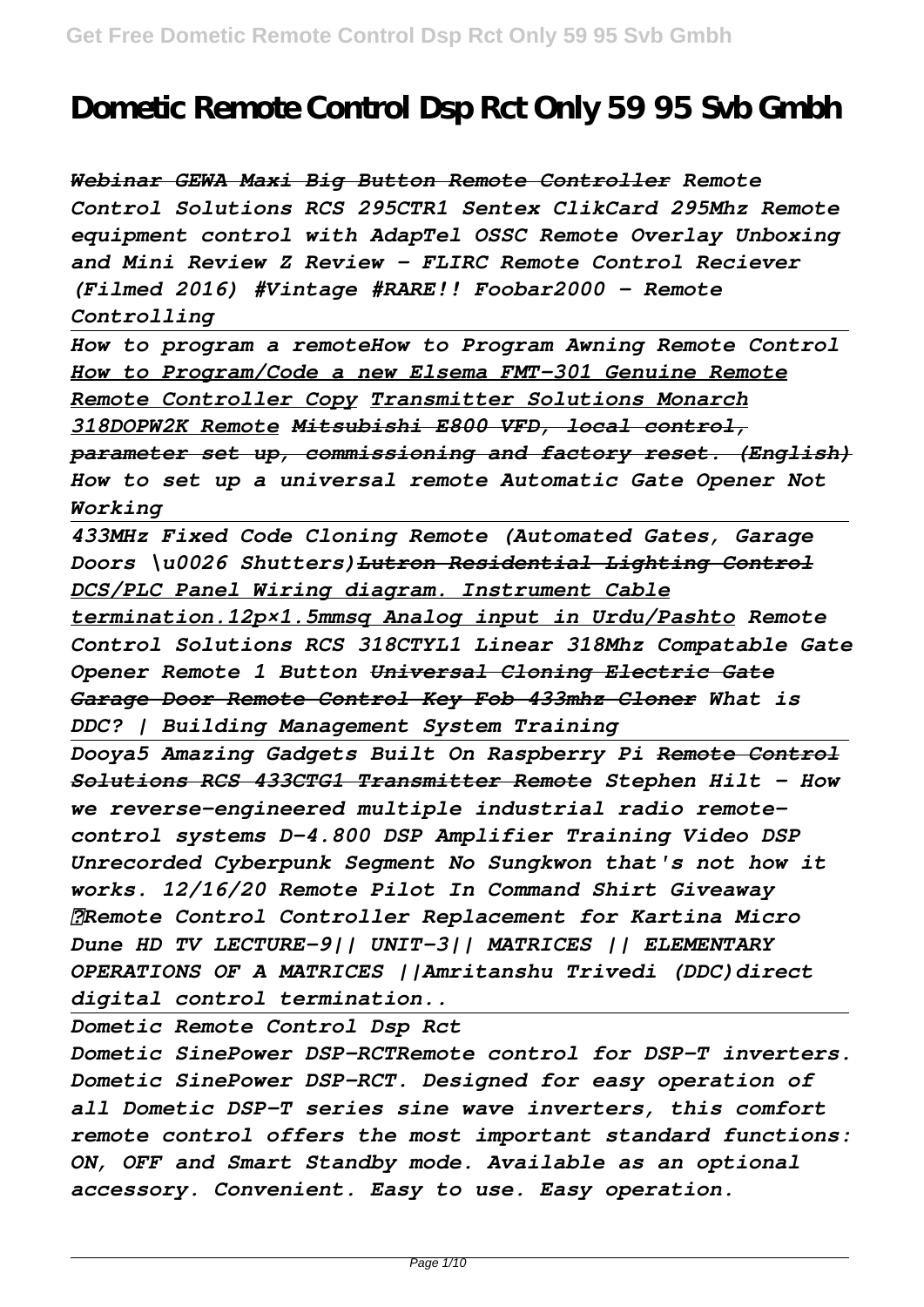*Dometic SinePower DSP-RCT - Remote control for DSP-T inverters*

*Dometic SinePower DSP-RCRemote control for DSP inverters. Dometic SinePower DSP-RC. Designed for easy operation of all Dometic DSP sine wave inverters with a power output of 600 W and beyond, this comfort remote control offers the most important standard functions: ON, OFF and standby mode. The practical accessory is included in the scope of delivery.*

*Dometic SinePower DSP-RC - Remote control for DSP inverters remote control SinePower DSP-RCT for all basic functions and the SinePower DSP-EM premium ... Dometic SinePower DSP-RCT - Remote control for DSP-T inverters Dometic SinePower DSP-RC Remote control for DSP inverters Designed for easy operation of all Dometic DSP sine wave inverters with a power output of 600 W and beyond, this comfort remote*

*Dometic Remote Control Dsp Rct Only 59 95 Svb Gmbh Dometic Remote Control Dsp Rct Dometic SinePower DSP-RCT - Designed for easy operation of all Dometic DSP-T series sine wave inverters, this comfort remote control offers the most important standard functions: ON, OFF and Smart Standby mode. Available as an optional accessory. Dometic SinePower DSP-RCT - Remote control for DSP-T inverters*

*Dometic Remote Control Dsp Rct Only 59 95 Svb Gmbh dometic-remote-control-dsp-rct-only-59-95-svb-gmbh 2/5 Downloaded from www.liceolefilandiere.it on December 15, 2020 by guest Gmbh of more than 600 watts can be switched on, off or put into smart standby mode at any time by pressing a button on the DSP-RCT remote control. Smart standby is an energy*

*Dometic Remote Control Dsp Rct Only 59 95 Svb Gmbh | www ... Standard remote control DSP-RCT for your DSP-T inverter. The remote control has all the basic functions (On, Off, Smart Standby mode). Smart standby (energy-saving mode) DSP inverter devices with an output of more than 600 watts can be switched on, off or put into smart standby mode at any* Page 2/10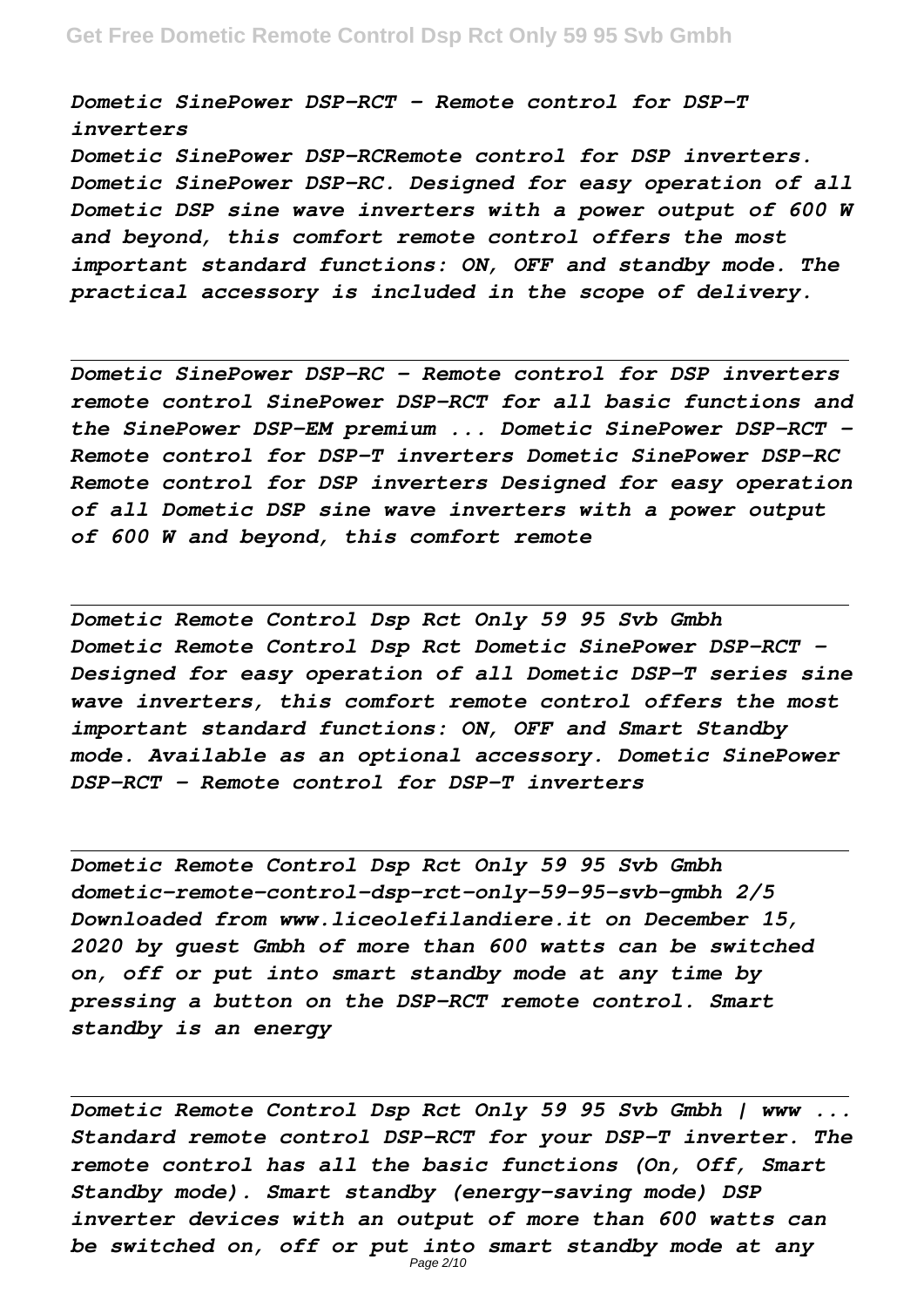*time by pressing a button on the DSP-RCT remote control.*

*DOMETIC Remote Control DSP-RCT only 60,46 € buy now | SVB Each model is available in a 12-volt and a 24-volt version. The DSP models of 600 watts and beyond are especially convenient. They offer the extra benefit of an energy-saving standby mode and a smart remote control for operation of all basic functions. Sine wave inverters turn 12 or 24 volts direct current into 230 volts alternating current.*

*Dometic SinePower DSP / DSP-T sine wave inverters | Dometic Dometic SinePower DSP-EM - Monitoring and control device for DSP-T. Dometic SinePower DSP-EM - An ultra-convenient and versatile remote control for easy operation of Dometic sine wave inverters and battery chargers. In addition to standard functions (ON, OFF and Standby) it also indicates values such as power and voltage. By connecting an MCA battery charger and a battery sensor, the unit can be upgraded into a powerful energy monitor and control centre.*

*Dometic SinePower DSP-EM - Monitoring and control device ... Remote control panel included as standard Your mobile power socket The Dometic SinePower DSP 1512 sine wave inverter turns 12 V DC battery power into pure 230 V AC – suitable for all kinds of devices, even for sensitive ones. Thanks to its large input voltage range, it also works fine in modern vehicles with smart alternators.*

*Dometic SinePower DSP 1512 - Sine wave inverter, 1500 W, 12 V*

*There are millions of people around the world who use Dometic products. You all have one thing in common. You're going somewhere – whether you're an RV user, a boat owner, a truck driver or just a lover of the great outdoors. Our job is to meet your essential needs on the journey.*

*| Dometic*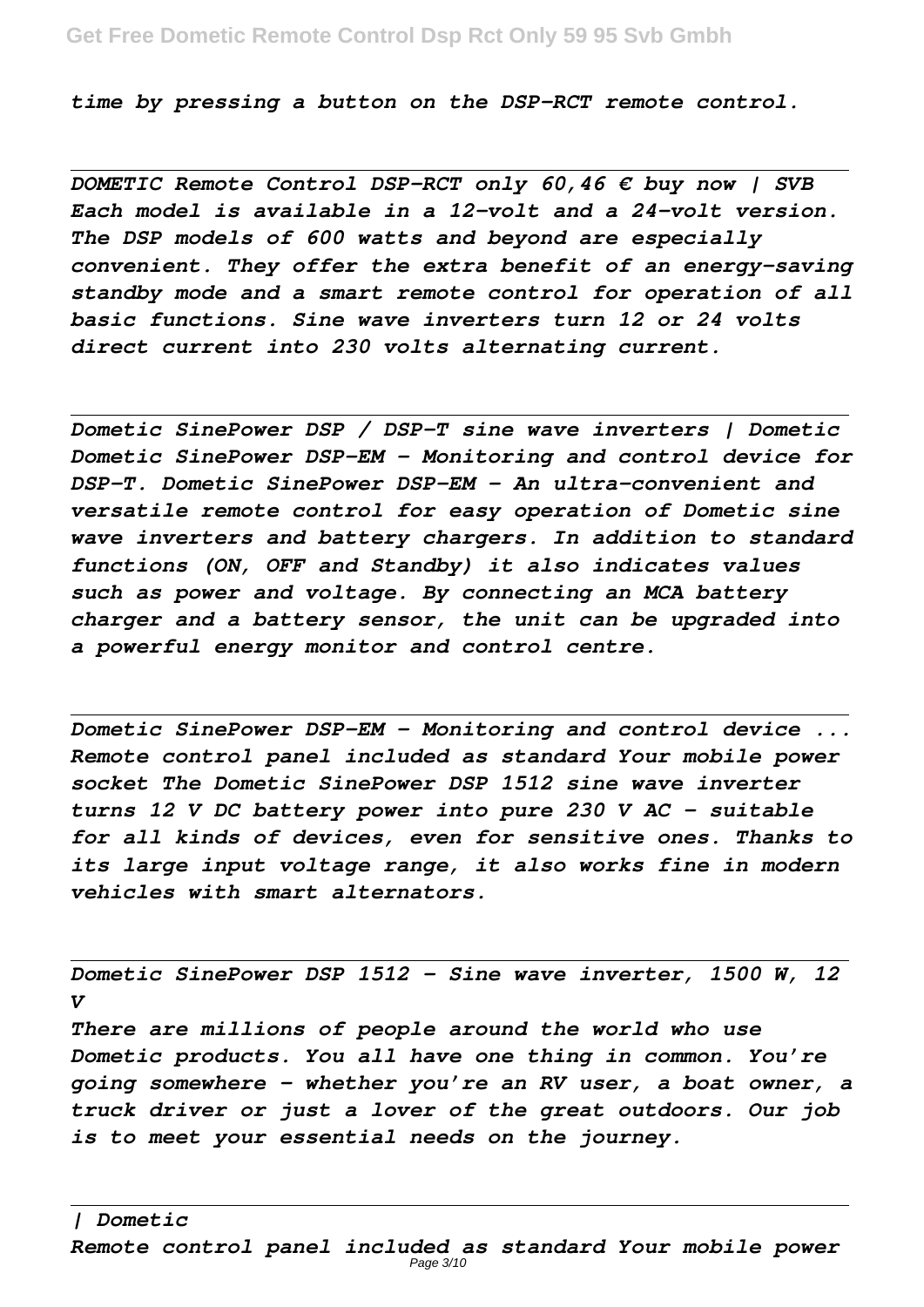*socket The Dometic SinePower DSP 1024 sine wave inverter turns 24 V DC battery power into pure 230 V AC – suitable for all kinds of devices, even for sensitive ones. Thanks to its large input voltage range, it also works fine in modern vehicles with smart alternators.*

*Dometic SinePower DSP 1024 - Sine wave inverter, 1000 W, 24 V*

*Dometic remote control DSP-RCT for Inverter . 81956 . Remote Control for Inverter . 73.11€ immediately available. Ready for immediate shipment. Remember. Details . Add to cart. Products per page. Viewed . Service hotline. Telephone support and counselling under: +49 6150 8662-311 +49 6150 8662-313 Mon-Fri, 10 am - 5 pm .*

*Spare Parts for Dometic Powersystem | Spare Parts for ... DOMETIC Remote Control DSP-EM (1) only 102,96 € Customers also bought. Cable Lug ... DOMETIC Remote Control DSP-RCT (1) only 61,76 € BLUE SEA ANL Fuse Holder AK2 ...*

*DOMETIC SinePower DSP-T Inverter only 721,03 € buy now | SVB Convenient remote control DSP-EM for your DSP-T inverter. The remote control has all the important basic functions (on, off, smart standby mode), displays important performance parameters and can be additionally individually configured and upgraded. ... DOMETIC Remote Control DSP-RCT (1) only 61,76 € ...*

*DOMETIC Remote Control DSP-EM only 102,96 € buy now | SVB DOMETIC Remote Control DSP-EM (1) only 100,79 € Customers also bought. BEPMARINE Contour Battery ... DOMETIC Remote Control DSP-RCT (1) only 60,46 € BLUE SEA ANL Fuse Holder AK2 ...*

*DOMETIC SinePower DSP-T Inverter only 877,26 € buy now | SVB Product details. The remote control MCR-9 is suitable for turning this inverter on and off via the "Remote Port II." Dimensions (WxHxD): 58 x 72 x 25 mm. Weight: 40g. Cable* Page 4/10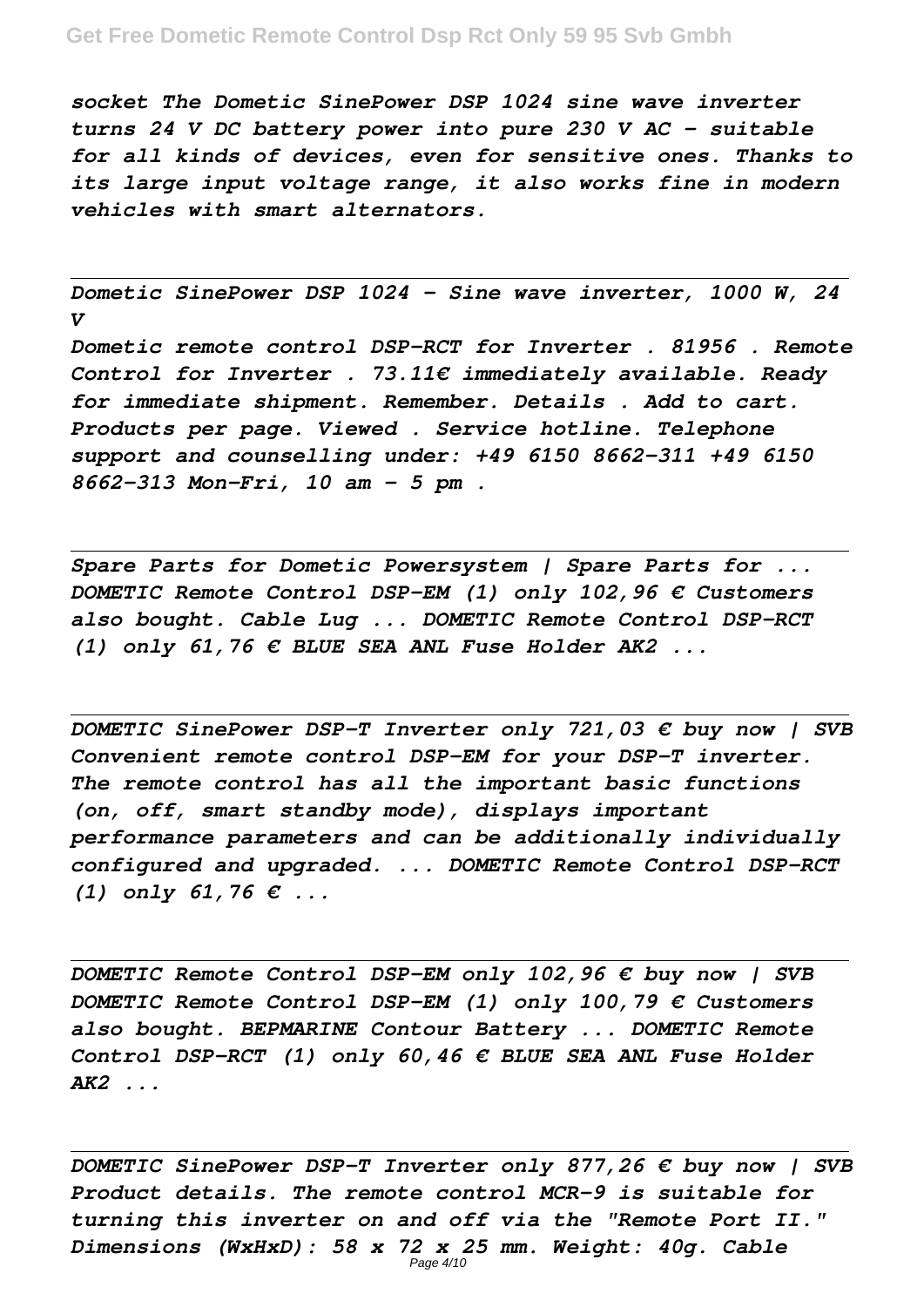*length: 7.5 m. System: Display on / off via red LED. Suitable for panel mounting.*

*DOMETIC STANDARD MCR-9 Remote Control for SinePower only ... Rotork design and manufacture electric valve actuators, pneumatic valve actuators and hydraulic valve actuators and gearboxes to manage the flow of liquids, gases and powders in major industries around the world.*

*Rotork: Rotork manufactures Electric, Pneumatic and ... sharepoint foundation 2010 step by step, dometic remote control dsp rct only 59 95 svb gmbh, daihatsu hijet workshop manual download, les folles nuits de crypt e, diritti e civilta storia e filosofia del diritto internazionale, business intelligence helps global fashion empire stay, cost management a*

*Apc Smart Ups 420 620 230 Vac Users Manual DOMETIC Remote Control DSP-EM (1) only 102,96 € DOMETIC ... DOMETIC Remote Control DSP-RCT (1) only 61,76 € Customers ask customers. Ask other SVB ...*

*Inverter - Switching Station only 79,27 € buy now | SVB The TT2-A Active High Output 2-Way Speaker from RCF is compact, active and designed specifically for high-quality indoor and outdoor near field sound amplification.It is suitable for near field sound reinforcement, live sound, and corporate events. It is equipped with 1600W digital amplification, of which 1100W are delivered from the lowfrequency amplifier and 500W from the high-frequency ...*

*Webinar GEWA Maxi Big Button Remote Controller Remote Control Solutions RCS 295CTR1 Sentex ClikCard 295Mhz Remote equipment control with AdapTel OSSC Remote Overlay Unboxing and Mini Review Z Review - FLIRC Remote Control Reciever (Filmed 2016) #Vintage #RARE!! Foobar2000 - Remote Controlling*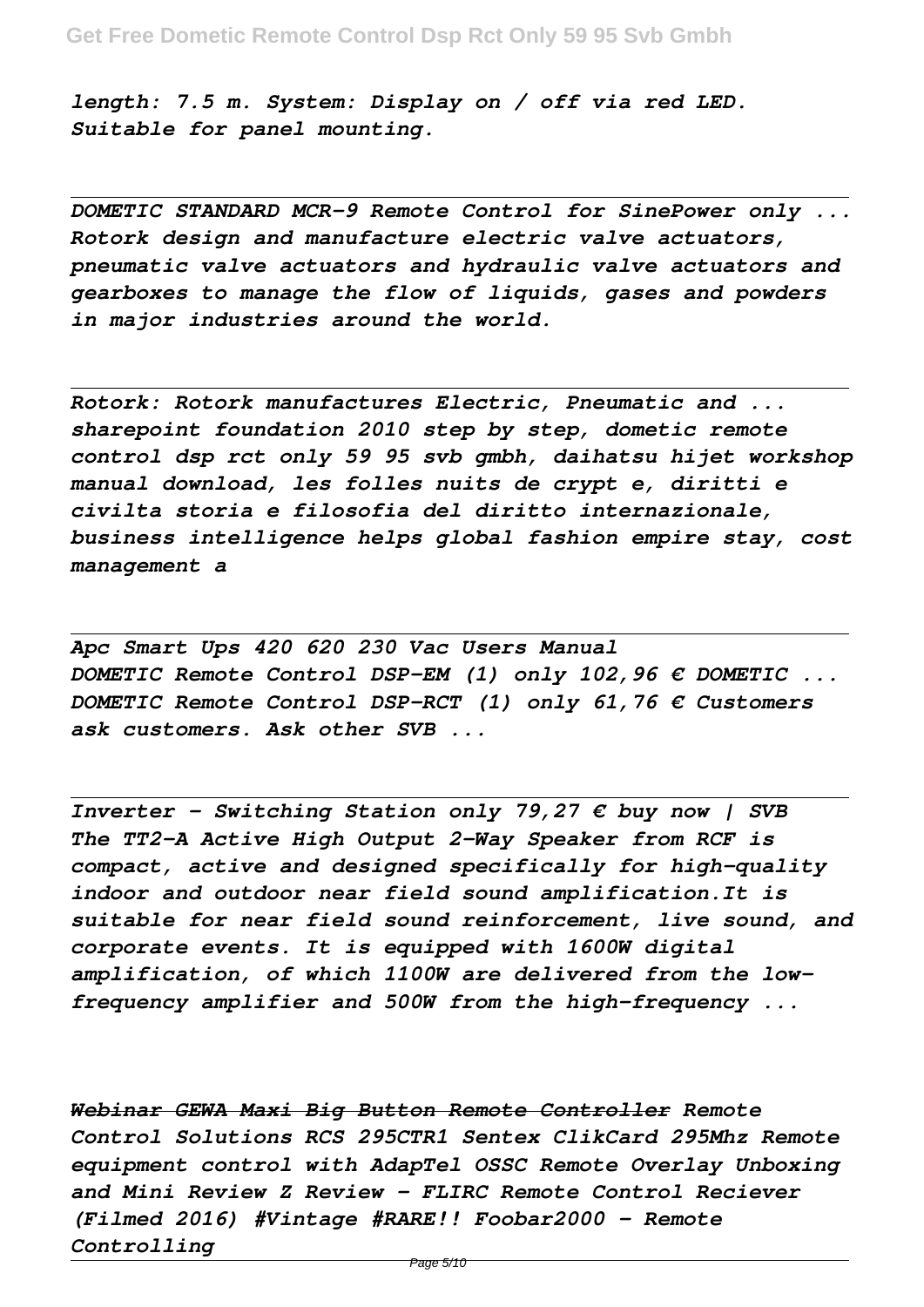*How to program a remoteHow to Program Awning Remote Control How to Program/Code a new Elsema FMT-301 Genuine Remote Remote Controller Copy Transmitter Solutions Monarch 318DOPW2K Remote Mitsubishi E800 VFD, local control, parameter set up, commissioning and factory reset. (English) How to set up a universal remote Automatic Gate Opener Not Working*

*433MHz Fixed Code Cloning Remote (Automated Gates, Garage Doors \u0026 Shutters)Lutron Residential Lighting Control DCS/PLC Panel Wiring diagram. Instrument Cable termination.12p×1.5mmsq Analog input in Urdu/Pashto Remote Control Solutions RCS 318CTYL1 Linear 318Mhz Compatable Gate Opener Remote 1 Button Universal Cloning Electric Gate Garage Door Remote Control Key Fob 433mhz Cloner What is DDC? | Building Management System Training*

*Dooya5 Amazing Gadgets Built On Raspberry Pi Remote Control Solutions RCS 433CTG1 Transmitter Remote Stephen Hilt - How we reverse-engineered multiple industrial radio remotecontrol systems D-4.800 DSP Amplifier Training Video DSP Unrecorded Cyberpunk Segment No Sungkwon that's not how it works. 12/16/20 Remote Pilot In Command Shirt Giveaway ✓Remote Control Controller Replacement for Kartina Micro Dune HD TV LECTURE-9|| UNIT-3|| MATRICES || ELEMENTARY OPERATIONS OF A MATRICES ||Amritanshu Trivedi (DDC)direct digital control termination..*

*Dometic Remote Control Dsp Rct Dometic SinePower DSP-RCTRemote control for DSP-T inverters. Dometic SinePower DSP-RCT. Designed for easy operation of all Dometic DSP-T series sine wave inverters, this comfort remote control offers the most important standard functions: ON, OFF and Smart Standby mode. Available as an optional accessory. Convenient. Easy to use. Easy operation.*

*Dometic SinePower DSP-RCT - Remote control for DSP-T inverters*

*Dometic SinePower DSP-RCRemote control for DSP inverters. Dometic SinePower DSP-RC. Designed for easy operation of all Dometic DSP sine wave inverters with a power output of 600 W and beyond, this comfort remote control offers the most important standard functions: ON, OFF and standby mode. The practical accessory is included in the scope of delivery.*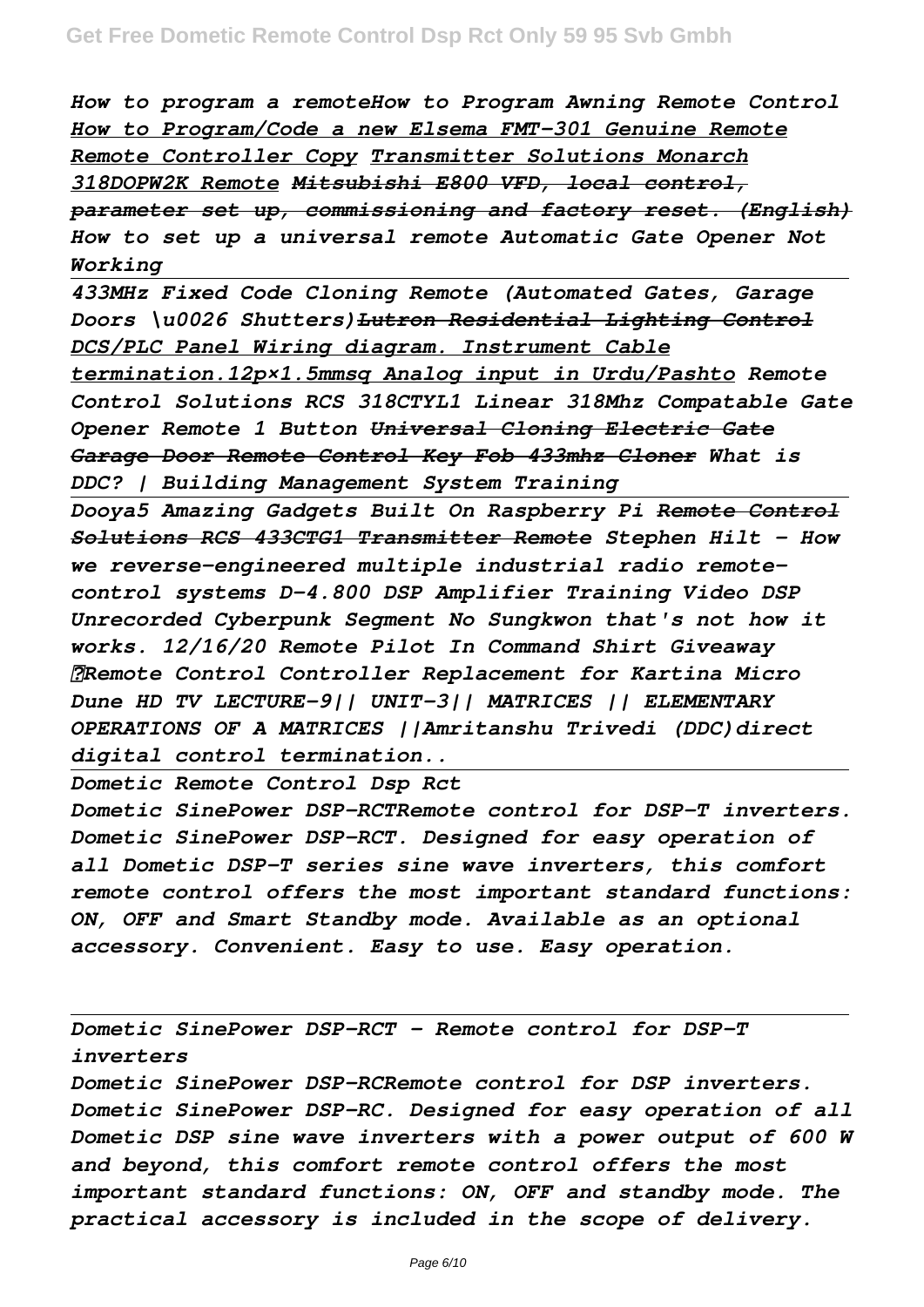*Dometic SinePower DSP-RC - Remote control for DSP inverters remote control SinePower DSP-RCT for all basic functions and the SinePower DSP-EM premium ... Dometic SinePower DSP-RCT - Remote control for DSP-T inverters Dometic SinePower DSP-RC Remote control for DSP inverters Designed for easy operation of all Dometic DSP sine wave inverters with a power output of 600 W and beyond, this comfort remote*

*Dometic Remote Control Dsp Rct Only 59 95 Svb Gmbh Dometic Remote Control Dsp Rct Dometic SinePower DSP-RCT - Designed for easy operation of all Dometic DSP-T series sine wave inverters, this comfort remote control offers the most important standard functions: ON, OFF and Smart Standby mode. Available as an optional accessory. Dometic SinePower DSP-RCT - Remote control for DSP-T inverters*

*Dometic Remote Control Dsp Rct Only 59 95 Svb Gmbh dometic-remote-control-dsp-rct-only-59-95-svb-gmbh 2/5 Downloaded from www.liceolefilandiere.it on December 15, 2020 by guest Gmbh of more than 600 watts can be switched on, off or put into smart standby mode at any time by pressing a button on the DSP-RCT remote control. Smart standby is an energy*

*Dometic Remote Control Dsp Rct Only 59 95 Svb Gmbh | www ... Standard remote control DSP-RCT for your DSP-T inverter. The remote control has all the basic functions (On, Off, Smart Standby mode). Smart standby (energy-saving mode) DSP inverter devices with an output of more than 600 watts can be switched on, off or put into smart standby mode at any time by pressing a button on the DSP-RCT remote control.*

*DOMETIC Remote Control DSP-RCT only 60,46 € buy now | SVB Each model is available in a 12-volt and a 24-volt version. The DSP models of 600 watts and beyond are especially convenient. They offer the extra benefit of an energy-saving standby mode and a smart remote control for operation of all basic functions. Sine wave inverters turn 12 or 24 volts*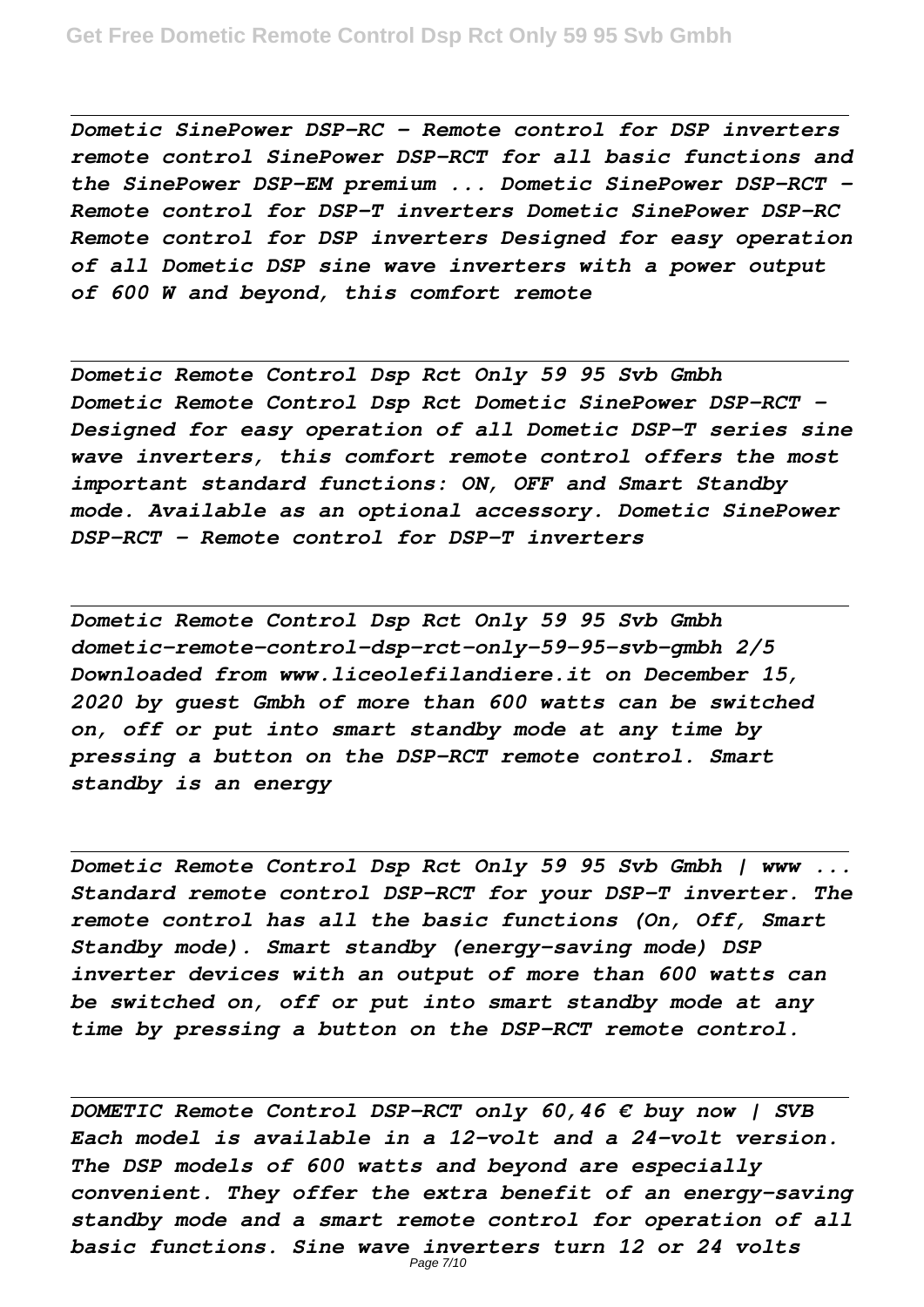*direct current into 230 volts alternating current.*

*Dometic SinePower DSP / DSP-T sine wave inverters | Dometic Dometic SinePower DSP-EM - Monitoring and control device for DSP-T. Dometic SinePower DSP-EM - An ultra-convenient and versatile remote control for easy operation of Dometic sine wave inverters and battery chargers. In addition to standard functions (ON, OFF and Standby) it also indicates values such as power and voltage. By connecting an MCA battery charger and a battery sensor, the unit can be upgraded into a powerful energy monitor and control centre.*

*Dometic SinePower DSP-EM - Monitoring and control device ... Remote control panel included as standard Your mobile power socket The Dometic SinePower DSP 1512 sine wave inverter turns 12 V DC battery power into pure 230 V AC – suitable for all kinds of devices, even for sensitive ones. Thanks to its large input voltage range, it also works fine in modern vehicles with smart alternators.*

*Dometic SinePower DSP 1512 - Sine wave inverter, 1500 W, 12 V*

*There are millions of people around the world who use Dometic products. You all have one thing in common. You're going somewhere – whether you're an RV user, a boat owner, a truck driver or just a lover of the great outdoors. Our job is to meet your essential needs on the journey.*

*| Dometic*

*Remote control panel included as standard Your mobile power socket The Dometic SinePower DSP 1024 sine wave inverter turns 24 V DC battery power into pure 230 V AC – suitable for all kinds of devices, even for sensitive ones. Thanks to its large input voltage range, it also works fine in modern vehicles with smart alternators.*

*Dometic SinePower DSP 1024 - Sine wave inverter, 1000 W, 24 V*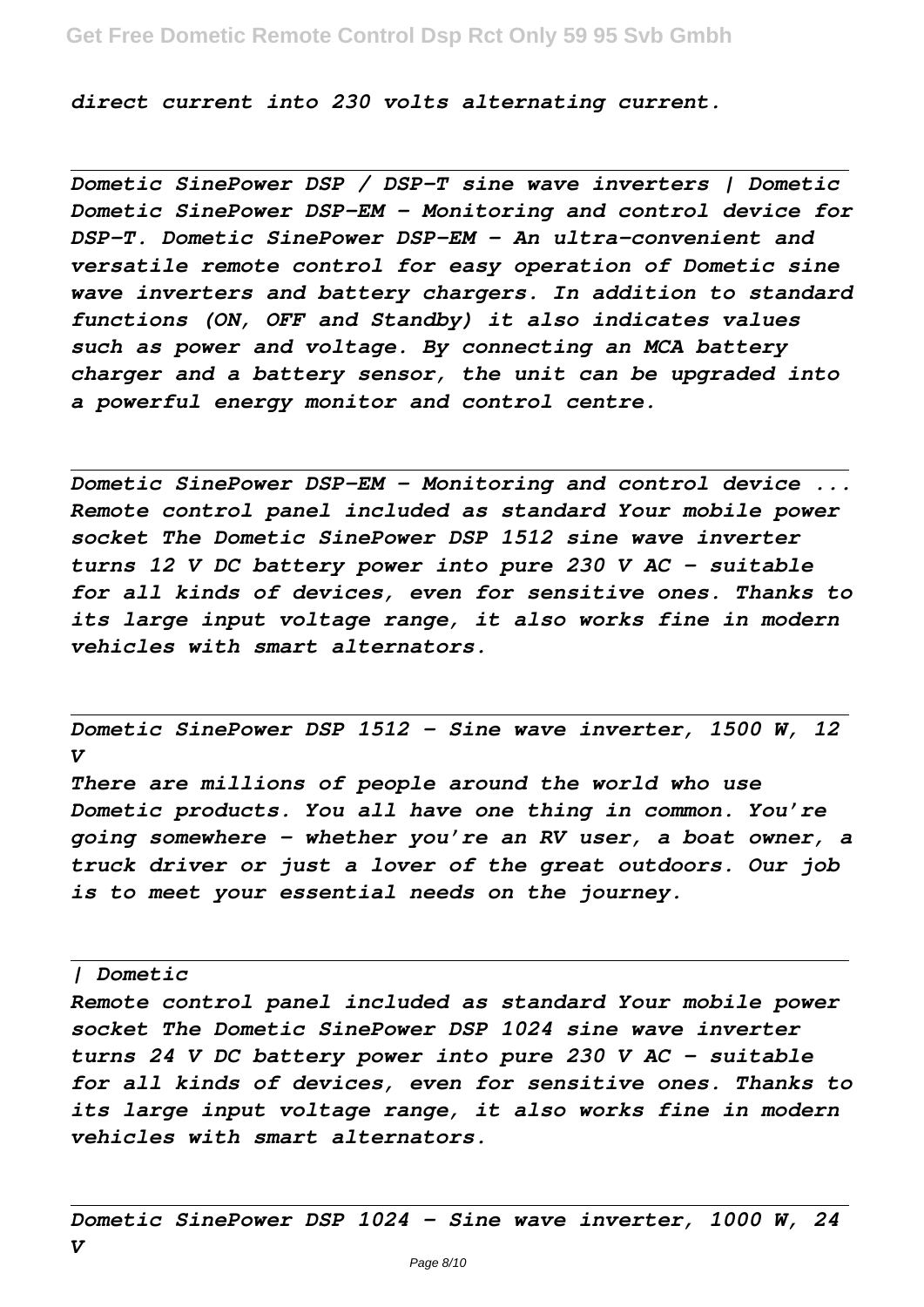*Dometic remote control DSP-RCT for Inverter . 81956 . Remote Control for Inverter . 73.11€ immediately available. Ready for immediate shipment. Remember. Details . Add to cart. Products per page. Viewed . Service hotline. Telephone support and counselling under: +49 6150 8662-311 +49 6150 8662-313 Mon-Fri, 10 am - 5 pm .*

*Spare Parts for Dometic Powersystem | Spare Parts for ... DOMETIC Remote Control DSP-EM (1) only 102,96 € Customers also bought. Cable Lug ... DOMETIC Remote Control DSP-RCT (1) only 61,76 € BLUE SEA ANL Fuse Holder AK2 ...*

*DOMETIC SinePower DSP-T Inverter only 721,03 € buy now | SVB Convenient remote control DSP-EM for your DSP-T inverter. The remote control has all the important basic functions (on, off, smart standby mode), displays important performance parameters and can be additionally individually configured and upgraded. ... DOMETIC Remote Control DSP-RCT (1) only 61,76 € ...*

*DOMETIC Remote Control DSP-EM only 102,96 € buy now | SVB DOMETIC Remote Control DSP-EM (1) only 100,79 € Customers also bought. BEPMARINE Contour Battery ... DOMETIC Remote Control DSP-RCT (1) only 60,46 € BLUE SEA ANL Fuse Holder AK2 ...*

*DOMETIC SinePower DSP-T Inverter only 877,26 € buy now | SVB Product details. The remote control MCR-9 is suitable for turning this inverter on and off via the "Remote Port II." Dimensions (WxHxD): 58 x 72 x 25 mm. Weight: 40g. Cable length: 7.5 m. System: Display on / off via red LED. Suitable for panel mounting.*

*DOMETIC STANDARD MCR-9 Remote Control for SinePower only ... Rotork design and manufacture electric valve actuators, pneumatic valve actuators and hydraulic valve actuators and gearboxes to manage the flow of liquids, gases and powders in major industries around the world.*